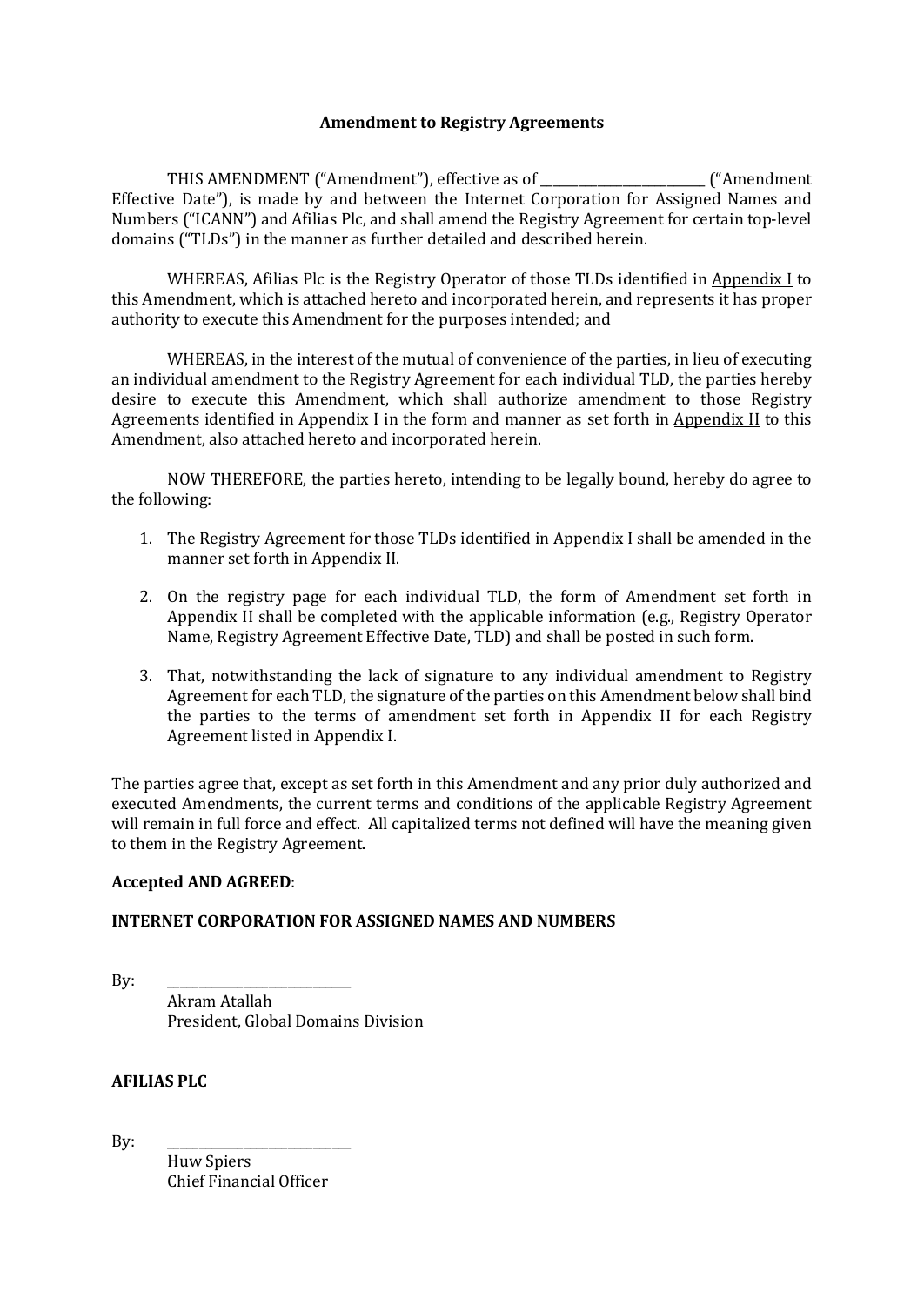## **APPENDIX I**

# **List of Registry Agreements to be Amended**

| TI.D    | <b>Registry Agreement</b><br><b>Effective Date</b> |
|---------|----------------------------------------------------|
| black   | 16 January 2014                                    |
|         |                                                    |
| lgbt    | 08 May 2014                                        |
| lotto   | 10 April 2014                                      |
| organic | 27 March 2014                                      |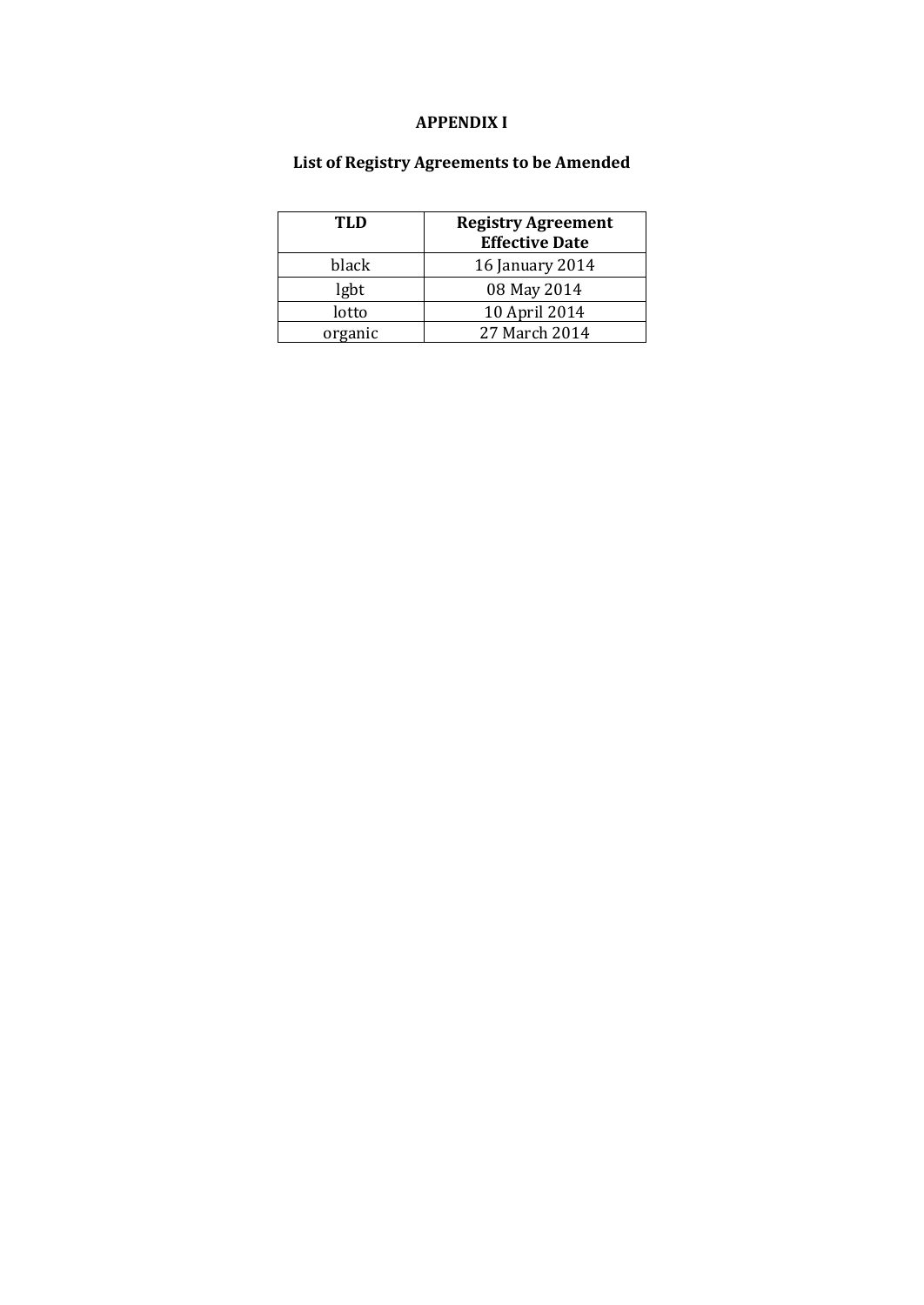#### **APPENDIX II**

#### **Form of Amendment**

#### **\*\*\*\*\*\*\*\*\*\***

### **Amendment to Registry Agreement**

The Internet Corporation for Assigned Names and Numbers and Afilias Plc agree, effective as of \_\_\_\_\_\_\_\_\_\_\_\_\_\_\_\_\_\_\_\_\_\_\_\_\_\_\_\_\_\_\_ ("Amendment No. 2 Effective Date"), that the modification set forth below is made to the <INSERT RA EFFECTIVE DATE> **.<Insert TLD>** Registry Agreement between the parties, as amended ("Agreement").

The parties hereby agree to amend Exhibit A by adding after the last section thereof entitled "3. Searchable Whois" the following new text as a new section 4:

### "**4. Internationalized Domain Names (IDNs)**

Registry Operator may offer registration of IDNs at the second and lower levels provided that Registry Operator complies with the following requirements:

- **4.1.** Registry Operator must offer Registrars support for handling IDN registrations in EPP.
- **4.2.** Registry Operator must handle variant IDNs as follows:
	- **4.2.1.** By default variant IDNs (as defined in the Registry Operator's IDN tables and IDN Registration Rules) must be blocked from registration.
	- **4.2.2.** Variant IDNs may be activated when requested by the sponsoring Registrar of the canonical name as described in the IDN Tables and IDN Registration Rules.
	- **4.2.3.** Active variant IDNs must be provisioned in the TLD's DNS zone file as zone cuts using the same NS resource records as the canonical name.
- **4.3.** Registry Operator may offer registration of IDNs in the following languages/scripts (IDN Tables and IDN Registration Rules will be published by the Registry Operator as specified in the ICANN IDN Implementation Guidelines):
	- **4.3.1.** Arabic language
	- **4.3.2.** Belarusian language
	- **4.3.3.** Bosnian language
	- **4.3.4.** Bulgarian language
	- **4.3.5.** Chinese (Simplified) language
	- **4.3.6.** Chinese (Traditional) language
	- **4.3.7.** Danish language
	- **4.3.8.** Finnish language
	- **4.3.9.** French language
	- **4.3.10.** German language